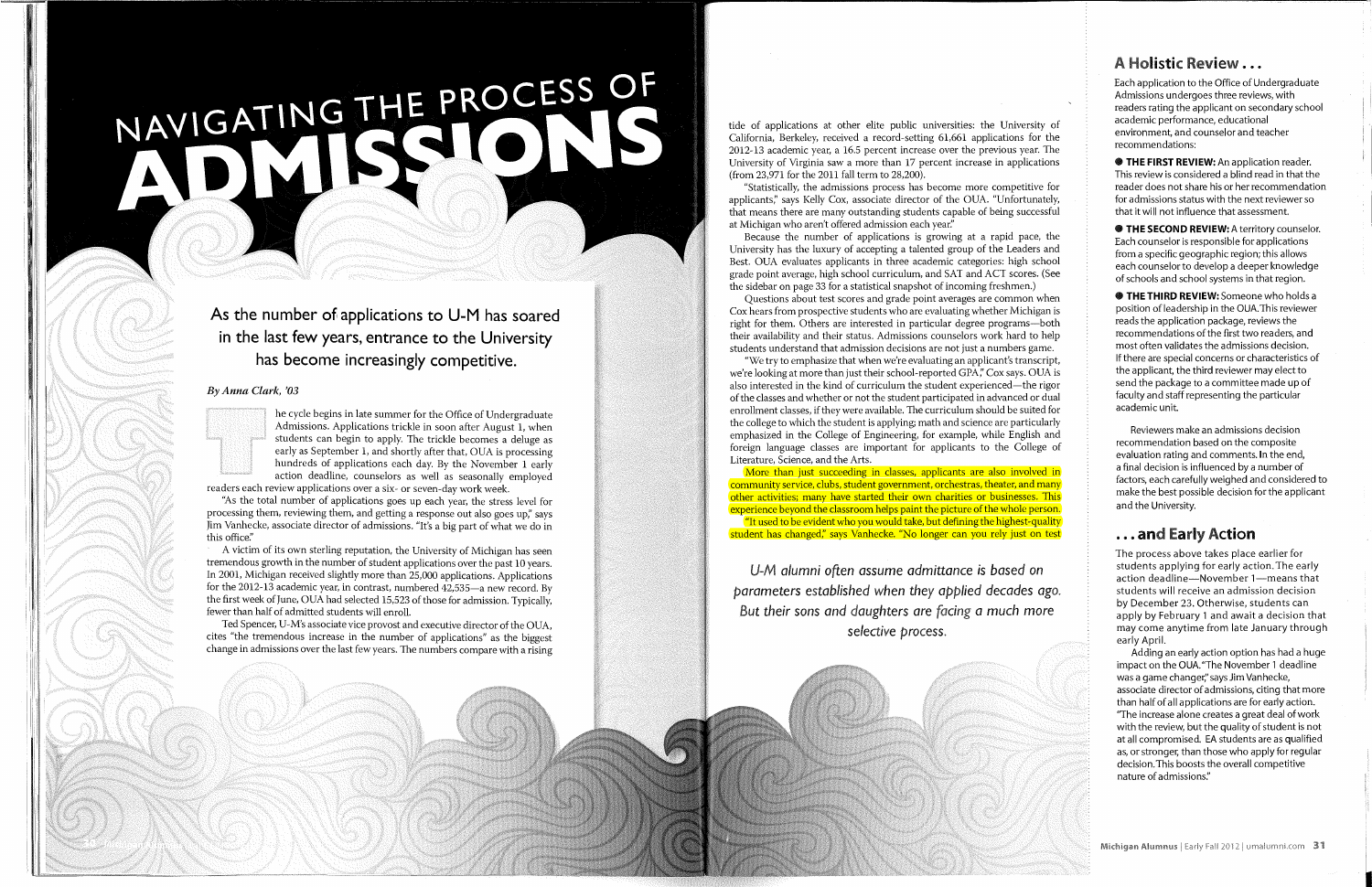### **Could You Pass This Test?**

If you think applying to U-M is tough now, consider the students who applied to the University of Michigan Department of Medicine and Surgery in 1875. Following are a few questions from the September 30 "Examination of Candidates for Admission":

 $\blacksquare$  Give the capitals of the Middle States?

■ Name the States of the Union which lie on the Atlantic coast, giving them in order from north to south?

 $\blacksquare$  What are the principal cities of Great Britain?

 $\blacksquare$  What are the chief mountain ranges of Europe?

 $\blacksquare$  If a straight line were drawn from San Francisco to Washington, D.C., what States and Territories would it pass through in order?

 $\blacksquare$  If one grain of ptyaline will change two thousand grains of starch to sugar, how much (in pounds, etc., troy) would be so changed by a scruple of ptyaline?

 $\blacksquare$  Supposing a man's heart to beat seventy-one times every minute, how many times will it beat in a leap year?

 $\blacksquare$  What is the Cabinet of the President of the United States; and of what officers is it composed?

**U** What are winds and how are they produced?

scores, grades, and classes. You must rely on these other factors. Without taking all things into account, we have the abundance of so many applicants who are so strong, you have to factor in all these other pieces of information." He adds that U-M alumni often assume admittance is based on parameters established when they applied decades ago. But their sons and daughters are facing a much more selective process.

DESPITE THE STUNNING RISE in applications, OUA persists in personalized recruitment practices designed to cultivate quality in each class. Spencer says the office "purchases over 200,000 student prospect names and we contact them in a variety of ways: mailings, emails, alumni contacts, and through student, staff, faculty, and also callouts from President (Mary Sue) Coleman herself" Representatives also visit more than 400 high schools in Michigan and about 300 out-of-state schools (along with some international visits). And each year, the office hosts 14 receptions across Michigan; five receptions in the major metropolitan areas of New York, Los Angeles, Chicago, San Francisco, and Washington, D.C.; and several Campus Day sessions in Ann Arbor. Alumni also make major contributions by hosting about 40 receptions across the country, through either local alumni clubs or the Alumni Student Recruitment program.

**vice provost and executive**  director of admissions

IT HAS BEEN NEARLY 10 YEARS since the 2003

The ASR program is particularly effective in convincing admitted students to enroll in the University. Building on the understanding that the most persuasive argument to attend Michigan comes from those who have been students themselves, Vanhecke says 1,400 alumni across the nation and world (48 states, 33 countries) volunteer to reach out to admitted prospective students in their communities. Local alumni, who reach 93

percent of admitted students, serve by answering questions and supporting the applicant through the decision-making process. Some alumni volunteers "adopt" a particular high school, serving as a go-to resource for local students reflecting on the next great step in their education. They might take the student and his or her family out for a meal in addition to hosting a gathering for admitted students so they can connect with one another.

Vanhecke says that while this activity helps ensure a higher yield rate—the number of admitted students who enroll—he'd like to see it go even higher. Currently, U-M's yield rate is around 40 percent (the national average is 41 percent). "Yield trends tend to be lower at the publics than at privates. This is true also of UVA, Berkeley, Chapel Hill."

He adds that the far reach of the ASR program doesn't contradict U-M's mission as a public university. Recruiters are sent to every county in the state and host receptions in "the Upper Peninsula, Niles, Benton Harbor.... We want quality students from all corners of Michigan." While students have come to Ann Arbor from all 50 states and 114 different countries (just under 5 percent



**President Mary Sue Coleman makes admissions calls to prospective students.** 

SOURCE: U-M BENTLEY HISTORICAL LIBRARY

*m* 

## **2012 Freshman Class Profile**

of all Michigan freshmen are international students), a majority of students that U-M enrolls are in-state: 66 percent of the 2011 freshman class.

According to Spencer, "Most of our high school visits and receptions are planned to increase both the number of applications and enrollment of in-

> state students. At the same time, current demographics indicate the number of Michigan high school graduates is decreasing—while both the number and quality of applications from out-ofstate and international students is increasing. And so, striking the right balance is one of our greatest challenges in the



U.S. Supreme Court decision that limited the University's ability to explicitly account for the value of racial diversity in admissions. Proposal 2, a ballot initiative approved by Michigan voters in 2006, further restricted the University by prohibiting discrimination and preferential treatment based on race, ethnicity, sex, or national origin in public education. (A panel of the U.S. Court of Appeals for the Sixth Circuit overturned Proposition 2 in 2011, but it remains in effect while it is under appeal.)

The educational value of having a campus that includes a broad swath of society has not diminished, however, and OUA's application review process has been overhauled to meet the need in a new way. According to Spencer, the office has adapted by creating a review process that includes no fewer than two independent evaluations of every application.

The 2011 freshman class, which had an average high school grade point average of 3.8, was composed of 25 percent racial minorities, including African **42,535**  APPLICATIONS





AVERAGE HIGH SCHOOL GPA

MIDDLE 50TH PERCENTILE OF THE ADMITTED CLASS:

ACT COMPOSITE OF



SAT TOTAL OF



AP AND/OR IB CREDIT WAS GRANTED TO MORE THAN

**3a8** 



### **Where Students Come From**

Students come from 50 states and 114 countries, and 66 percent of undergraduates are Michigan residents.